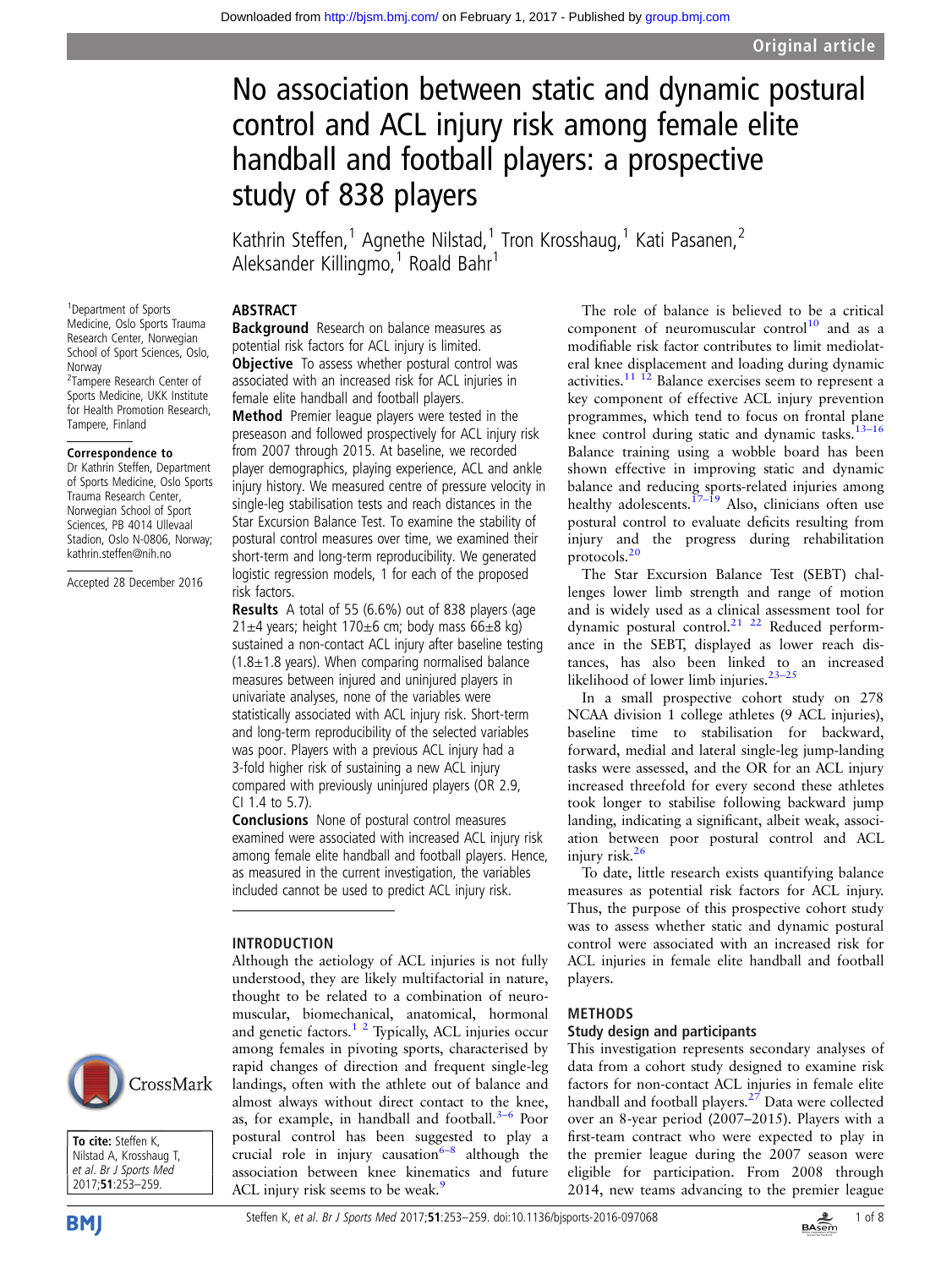<span id="page-1-0"></span>and new players from included teams were invited for preseason tests. From 2009, we also included football players from the female premier league. In total, we have baseline screening data of 429 handball and 451 football players, of which 838 players were included in the current paper (figure 1).

We recorded all complete ACL injuries from the start of screening tests in 2007, through May 2015. For any ACL injury occurring during regular team training or competition, we contacted the injured player by phone to obtain detailed medical data and a description of the injury situation. The injury mechanisms were self-reported as contact (ie, direct contact to the lower extremity), indirect contact (ie, contact with other body parts) or non-contact. Injuries were categorised into two groups, non-contact/indirect contact or contact.<sup>[6](#page-6-0)</sup> All ACL injuries were verified by MRI and/or arthroscopy.

#### Risk factor screening tests

The balance tests included in the present study were part of a comprehensive test battery to assess potential demographic, neuromuscular, two-dimensional (2D) and 3D biomechanical, anatomical, and genetic risk factors for an ACL injury. For all players, the screening tests were conducted at the Norwegian School of Sport Sciences in the preseason: June through August for handball and February through March for football. Each player spent about 7 hours in total to complete the screening, which also included information, warm-up trials, as well as a lunch break. We asked all players to complete a questionnaire to collect data on demographics, elite playing experience, histories of any previous injuries to the ACL or ankle injuries 1 year prior to testing. To examine the short-term and long-term reproducibility of the selected balance tests, we also assessed two groups of athletes twice.

#### Single-leg stabilisation

We quantified balance based on centre of pressure (COP) measures on a balance platform (Good Balance system, Metitur, Jyväskylä, Finland). The Good Balance force platform system is an equilateral triangle (800 mm) that is connected to a threechannel DC amplifier with an A/D converter and uses a sampling frequency of 200 Hz. During two types of single-leg balance tests, we measured the mean velocity of COP in mediolateral (ML) and anterior–posterior (AP) directions (mm/s), as

well as the area of the  $95\%$  confidence ellipse (mm<sup>2</sup>). To control for the possible influence of the higher COP excursions among taller players, we adjusted the results for objectively measured player height (cm).<sup>[28](#page-6-0)</sup>

Starting on the preferred kicking leg, we asked the players to maintain balance for 20 s with arms resting in front of the body while standing on an unstable surface (Airex foams, 40 cm×50 cm, 7 cm thick; Alusuisse Airex, Sins, Switzerland) in (1) a purely static position on one foam pad, and (2) following a drop down from 30 cm height, stabilising on two foams on top of each other. The foam pads had an antifriction layer underneath to prevent sliding on the force plate or between the pads. The test order was the same for all players. To assess landing stability, the drop down test was added to the screening battery in 2009. All players were allowed one practice trial. For both types of tests, the trial was discarded and repeated if the player (1) failed to maintain unilateral stance by moving the stance foot from the initial position, (2) removed the resting arms from the front of her body or (3) got support from the contralateral leg by touching the testing leg. The mean value of two trials for each leg was kept for analyses.

We used the simplified  $SEBT^{26}$  $SEBT^{26}$  $SEBT^{26}$  to assess dynamic stability and postural control, combined with lower limb strength and range of motion. From a centre point, three tape measures were attached to the floor in the anteromedial, medial and posteromedial directions. The medial direction was oriented perpendicular to the foot placed on the tape measure, and relative to this tape measure, the anteromedial and posteromedial directions were at a 45° angle.

While maintaining a single-legged stance on the tape measure, the grid midpoint, we asked the player with hands on her waist to reach as far as possible with her contralateral leg in all three directions, starting anteriorly and moving posteriorly in three separate trials. There were no instructions given on lower limb control while balancing; however, hands had to be held at the waist during the testing. Starting with balancing on the preferred kicking leg, we measured the maximal reach distance (to the closest cm) to the point where the most distal part of the contralateral foot reached. All players were allowed one practice trial in each direction. The trial was discarded and repeated if the player (1) failed to maintain unilateral stance by lifting or moving the stance foot from the grid, (2) removed her hands

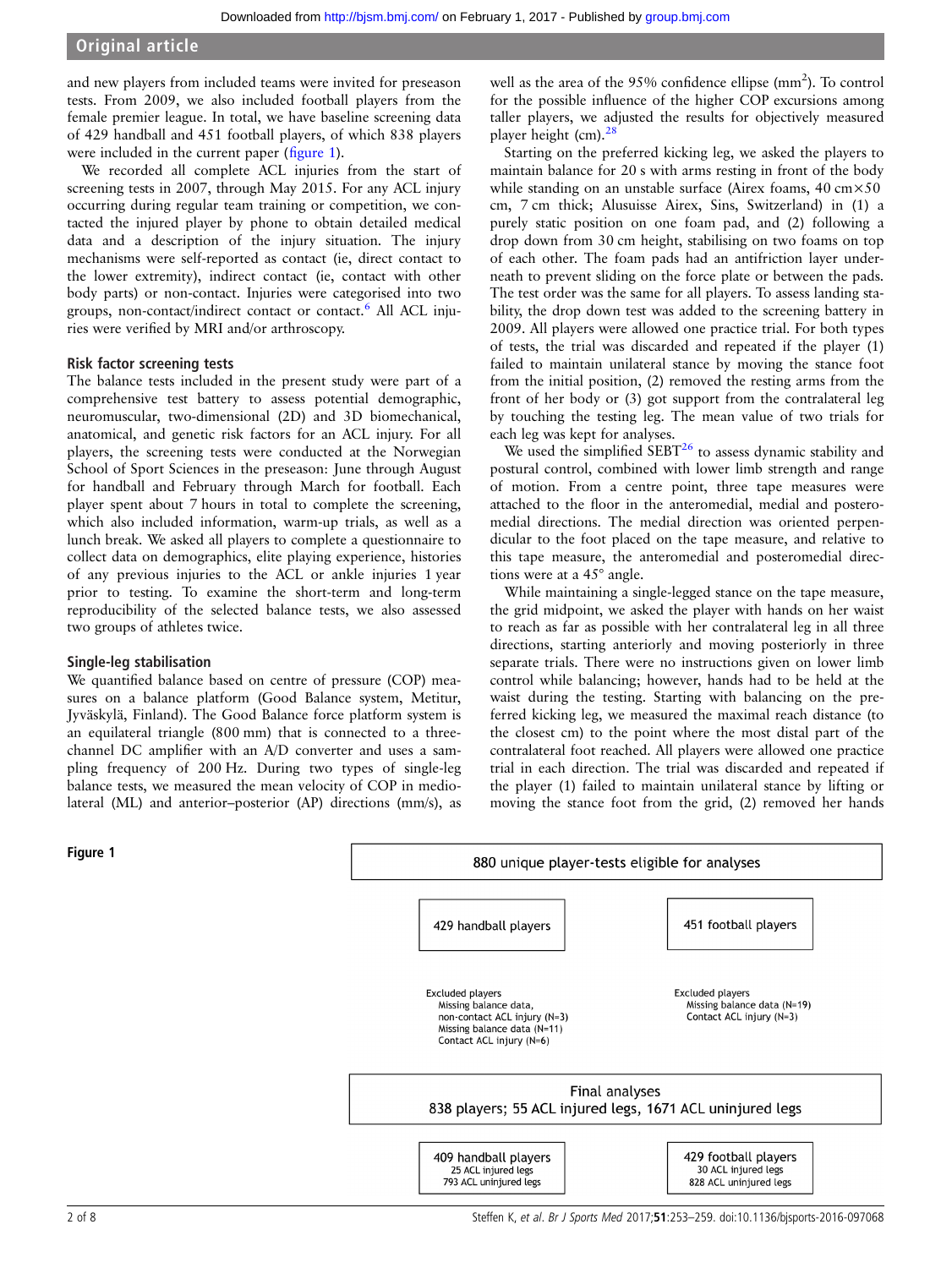from the waist, (3) touched down with the reach foot and thereby failing to return the reach foot to the starting position. The mean out of three trials in each direction, normalised for leg length, was included in the analyses. Leg length was measured in standing position as the distance from hip joint centre to malleolus as part of  $3D$  motion analysis.<sup>2</sup>

#### Ethics approval

The Regional Committee for Medical Research Ethics, South-Eastern Norway Regional Health Authority and the Norwegian Social Science Data Services approved the study. Players signed a written informed consent form before inclusion, including parental consent for players aged <18 years.

#### Statistical protocol

Data were analysed using STATA, V.12 (StataCorp, College station, Texas, USA), and descriptive data are presented as means with SDs and frequencies with corresponding percentages. Balance measures are presented as absolute and normalised values. For players sustaining more than one ACL injury following baseline testing, we only included their first noncontact injury as the main outcome in the analyses.

Demographic data and baseline screening results were compared between players with and without a new ACL injury using  $\chi^2$  tests for categorical data, Student's t-test for continuous variables when the criterion of independency was fulfilled, or by using robust regression models to account for dependencies between legs. We calculated ORs with 95% CIs for players with and without ACL and ankle injury history. For the final analyses, the significance level was set at  $p < 0.05$ .

We selected our candidate variables according to hypotheses taken from the literature available until  $2006$ ,  $\frac{17}{29}$   $\frac{29}{31}$  and followed a protocol with predefined procedures: following the univariate analyses, we intended to investigate all candidate risk factors with a p value of <0.20 further in a multivariate regression model to explore the association between candidate risk factors and ACL injury, and to adjust for differences in: (1) sport, (2) ACL injury history and (3) ankle injury history.

To examine the stability of balance/postural control measures over time, we retested 144 players (aged 20.9±3.2 years) 1–5 years after the first test session  $(2.2 \pm 0.8 \text{ years})$ . For those players, we included their first test session results into the risk factor analyses. We also examined short-term reproducibility on 42 similar age elite-level ball sport athletes and sport and

exercise students; 26 of these completed the retest session within 3–10 days, while 16 completed the retest session 6– 7 weeks after the first test session. We calculated the mean test difference, the standard method error (SEM) and the minimal detectable change (MDC).

## RESULTS

A total of 838 players were included in the final analyses, 409 handball and 429 football players (fi[gure 1\)](#page-1-0). Player demographics and injury history are presented in table 1.

During follow-up through May 2016, we recorded 80 ACL injuries in 67 players. Of those, 12 players sustained multiple ACL injuries after baseline testing (11 players with 2 injuries and 1 player with 3 injuries). Of the 67 index injuries suffered by these players, we recorded 9 as contact and 58 as noncontact/indirect contact. Three players with a non-contact injury had to be excluded due to missing postural control data, leaving us with 55 non-contact ACL injuries for analyses. The mean time between balance testing and a non-contact ACL injury was  $1.8 \pm 1.8$  years.

Players with a new ACL injury following testing did not differ significantly from those who remained free from ACL injury for any of the demographic or training history data. Twelve players with a previous ACL injury  $(3.5 \pm 2.5 \text{ years})$  before baseline screening) sustained a new ACL rupture; four of these reruptured the same knee and eight suffered an ACL injury to the contralateral knee.

#### Univariate risk analysis

Among the 55 players who went on to suffer a new ACL injury, there was no difference between their injured and uninjured leg for any of the postural sway or dynamic balance measurements  $(p>0.05;$  [table 2](#page-3-0)). This was also the case when we repeated the analyses after removing all players with a previous ACL injury. The OR of sustaining a new ACL injury among those with a previous ACL injury compared with those with no ACL injury history was 2.86 (95% CI 1.44 to 5.69).

A total of 377 players (45%) reported at least one ankle injury during the previous year, but there was no difference in ACL injury risk between players with or without a history of ankle injury ( $p=0.46$ ), including the number of ankle sprains during the year preceding testing  $(p=0.16)$ .

When comparing normalised postural sway and balance measures between injured and uninjured legs, none of the selected

Table 1 Demographics, training and injury history of all players, as well as subgroups of players with (N=55) and without a new/recurrent ACL injury following testing (N=783)

|                                            | All players | Players with new/recurrent ACL | <b>Uninjured players</b> |         |
|--------------------------------------------|-------------|--------------------------------|--------------------------|---------|
|                                            | $N = 838$   | $N = 55$                       | $N = 783$                | p Value |
| Age (years)                                | 21.0(4.0)   | 20.4(3.5)                      | 21.0(4.0)                | 0.27    |
| Height (cm)                                | 169.6(6.4)  | 170.8(7.1)                     | 169.5(6.3)               | 0.32    |
| Body mass (kg)                             | 66.3(8.0)   | 67.6(8.5)                      | 66.2(7.9)                | 0.20    |
| BMI ( $kg/m2$ )                            | 23.0(2.1)   | 23.2(2.0)                      | 23.0(2.1)                | 0.44    |
| Age when starting elite-level play (years) | 18.3(2.8)   | 17.9(2.8)                      | 18.3(2.8)                | 0.31    |
| Seasons at elite level (#)                 | 2.5(3.3)    | 2.5(2.9)                       | 2.5(3.3)                 | 0.92    |
| In-season training (hours/week)            | 9.8(2.3)    | 9.4(1.6)                       | 9.8(2.4)                 | 0.18    |
| Off-season training (hours/week)           | 8.6(3.5)    | 8.8(3.2)                       | 8.5(3.5)                 | 0.62    |
| Previous ACL injury (#)*                   | 81(10.0)    | 12(22.2)                       | 69(8.5)                  | 0.007   |
| Ankle injury previous year (#)*            | 377 (45.0)  | 23(41.8)                       | 354 (45.2)               | 0.46    |

Results are presented as mean (SD) and as numbers and proportions.

\*Information missing for 24 players (ACL injury history) and 119 players (ankle injury history). Proportions are presented as valid percentages.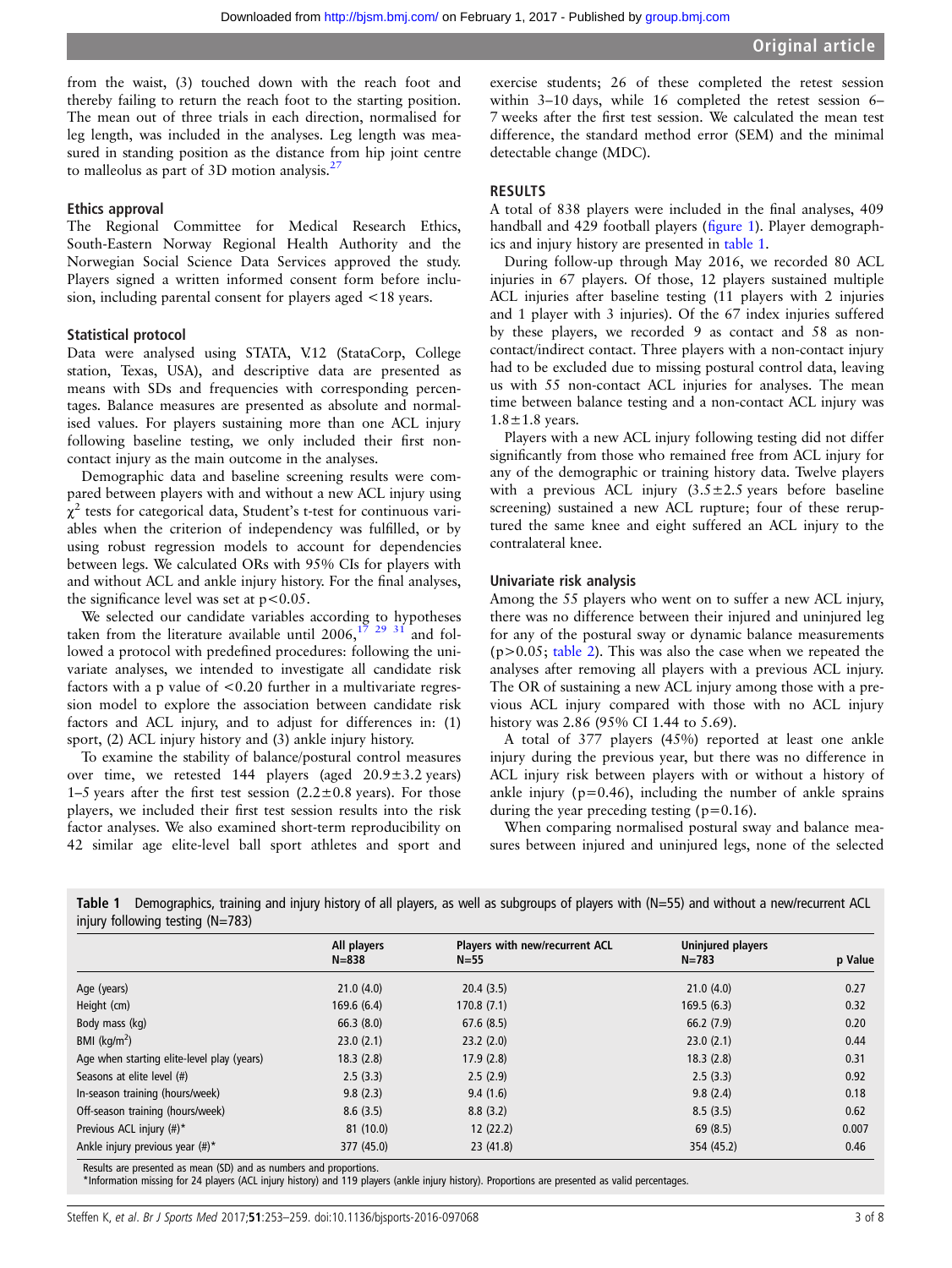<span id="page-3-0"></span>Table 2 Normalised postural control for injured and contralateral non-injured leg among players with a new/recurrent ACL injury (N=55)

|                                    | <b>ACL</b> injured legs | <b>Uninjured legs</b> | Δ                        |         |
|------------------------------------|-------------------------|-----------------------|--------------------------|---------|
|                                    | $N = 55$                | $N=55$                | 95% CI                   | p Value |
| Balance platform test (static)*    |                         |                       |                          |         |
| ML speed                           | 0.12(0.03)              | 0.12(0.04)            | $0$ (-0.008 to 0.005)    | 0.66    |
| AP speed                           | 0.14(0.04)              | 0.14(0.04)            | $0$ (-0.007 to 0.004)    | 0.67    |
| 95% centile areal                  | 4.7(1.6)                | 4.8(1.9)              | $-0.1$ ( $-0.5$ to 0.4)  | 0.81    |
| Balance platform test (drop down)* |                         |                       |                          |         |
| ML speed                           | 0.25(0.09)              | 0.25(0.09)            | $0$ (-0.050 to 0.056)    | 0.88    |
| AP speed                           | 0.42(0.20)              | 0.38(0.09)            | $0.04$ (-0.053 to 0.132) | 0.38    |
| 95% centile areal                  | 16.9(8.0)               | 16.6(7.9)             | $0.3$ (-3.6 to 4.2)      | 0.88    |
| Star Excursion Balance Test*       |                         |                       |                          |         |
| Anteromedial                       | 0.84(0.08)              | 0.83(0.08)            | $0.01$ (-0.004 to 0.021) | 0.18    |
| Medial                             | 0.86(0.08)              | 0.86(0.08)            | $0.01$ (-0.003 to 0.021) | 0.14    |
| Posteromedial                      | 0.94(0.08)              | 0.93(0.08)            | $0.01$ (-0.001 to 0.024) | 0.06    |

Between-leg differences are presented as Δ, mean±95% CI. Positive values (Δ) denote worse (balance platform) and better (Star Excursion Balance Test) normalised balance scores in the injured leg. Data are shown as means with SDs.

\*Data were normalised for player height (Good Balance) or leg length (Star Excursion Balance Test).

AP, anterior–posterior; ML, mediolateral.

#### Table 3 Normalised postural control with mean (SD)

|                                    | All players                |                              |         |                            | Handball players             |         |                            | <b>Football players</b>      |         |  |  |
|------------------------------------|----------------------------|------------------------------|---------|----------------------------|------------------------------|---------|----------------------------|------------------------------|---------|--|--|
|                                    | <b>ACL</b><br>injured legs | <b>ACL</b><br>uninjured legs | p Value | <b>ACL</b><br>injured legs | <b>ACL</b><br>uninjured legs | p Value | <b>ACL</b><br>injured legs | <b>ACL</b><br>uninjured legs | p Value |  |  |
| Balance platform test (static)*    | $N = 44$                   | $N = 1440$                   |         | $N=20$                     | $N = 698$                    |         | $N = 24$                   | $N = 742$                    |         |  |  |
| Speed ML ((mm/s)/cm)               | 0.12(0.03)                 | 0.12(0.05)                   | 0.76    | 0.13(0.04)                 | 0.13(0.04)                   | 0.92    | 0.11(0.03)                 | 0.12(0.05)                   | 0.63    |  |  |
| Speed AP ((mm/s)/cm)               | 0.14(0.03)                 | 0.14(0.04)                   | 0.94    | 0.15(0.04)                 | 0.14(0.04)                   | 0.49    | 0.13(0.02)                 | 0.13(0.05)                   | 0.45    |  |  |
| 95% centile areal $((mm2)/cm)$     | 4.6(1.4)                   | 4.8(1.7)                     | 0.38    | 5.0(1.6)                   | 5.0(1.8)                     | 0.93    | 4.3(1.1)                   | 4.6(1.6)                     | 0.20    |  |  |
| Balance platform test (drop down)* | $N=18$                     | $N = 633$                    |         | $N=9$                      | $N = 252$                    |         | $N=9$                      | $N = 381$                    |         |  |  |
| Speed ML ((mm/s)/cm)               | 0.25(0.10)                 | 0.25(0.08)                   | 0.70    | 0.30(0.10)                 | 0.25(0.08)                   | 0.14    | 0.21(0.08)                 | 0.24(0.08)                   | 0.24    |  |  |
| Speed AP ((mm/s)/cm)               | 0.43(0.21)                 | 0.39(0.15)                   | 0.48    | 0.45(0.19)                 | 0.39(0.15)                   | 0.34    | 0.41(0.24)                 | 0.39(0.15)                   | 0.88    |  |  |
| 95% centile areal $((mm2)/cm)$     | 17.0(8.3)                  | 16.2(10.1)                   | 0.70    | 17.1(7.9)                  | 16.8(13.0)                   | 0.92    | 16.9(9.2)                  | 15.8(7.6)                    | 0.72    |  |  |
| Star Excursion Balance Test*       | $N = 55$                   | $N = 1517$                   |         | $N=25$                     | $N = 747$                    |         | $N = 30$                   | $N = 770$                    |         |  |  |
| Anteromedial (cm/cm)               | 0.83(0.07)                 | 0.84(0.06)                   | 0.38    | 0.86(0.08)                 | 0.86(0.07)                   | 0.81    | 0.81(0.06)                 | 0.83(0.06)                   | 0.11    |  |  |
| Medial (cm/cm)                     | 0.87(0.08)                 | 0.87(0.07)                   | 0.42    | 0.89(0.08)                 | 0.89(0.07)                   | 0.89    | 0.84(0.07)                 | 0.86(0.06)                   | 0.22    |  |  |
| Posteromedial (cm/cm)              | 0.94(0.08)                 | 0.95(0.07)                   | 0.25    | 0.97(0.08)                 | 0.96(0.08)                   | 0.77    | 0.92(0.07)                 | 0.94(0.06)                   | 0.06    |  |  |

Differences between injured and uninjured legs are presented for the total cohort, as well as for handball and football players separately, adjusted for dependencies between legs. Data are shown as means with SDs.

\*Data were normalised for player height (Good Balance) or leg length (Star Excursion Balance Test).

AP, anterior–posterior; ML, mediolateral.

variables turned out to be candidate risk factors in univariate risk analyses (p>0.20; table 3). Therefore, we did not conduct multivariate analyses. This was also the case when we repeated the analyses after removing all players with a history of previous ACL injury.

### Change of postural control measures over time (reproducibility)

With an average time of 2.2 (SD 0.8) years between the two test sessions for 144 elite-level players, systematic improvements were observed in postural control measures (1–14% for postural sway measures, and 3–4% for functional balance). However, for both postural control measures, the random error was greater than the systematic change, as shown by the SEM and MDC values ([table 4\)](#page-4-0). The same was the case for the short-term reproducibility [\(table 5](#page-4-0)).

#### **DISCUSSION**

The main findings of this large prospective cohort study to better understand the aetiology of ACL injury do not lend support to postural control as risk factors of importance. Following female elite athletes to ACL injuries as main outcome measure, we could not detect any association between postural control and ACL injury risk. However, it should be noted that the short-term and long-term reproducibility of the variables selected was poor.

#### Postural sway, dynamic postural balance and injury risk

Neither postural sway nor dynamic postural control measures in single-leg stabilisation differed between players suffering an ACL injury after the baseline screening and uninjured players. Little research exists examining dynamic, functional balance measures or sway velocity with ACL injury risk as outcome measure. Sway velocity reflects the neuromuscular response following a specific movement task; lower sway velocity suggests a superior response to the balance challenge. $31$  Consequently, we expected players who went on to suffer an ACL injury to display greater sway velocities in the AP and ML directions, covering a larger COP area than those who remained free of injury. Similarly, we expected players with a new ACL injury to perform worse on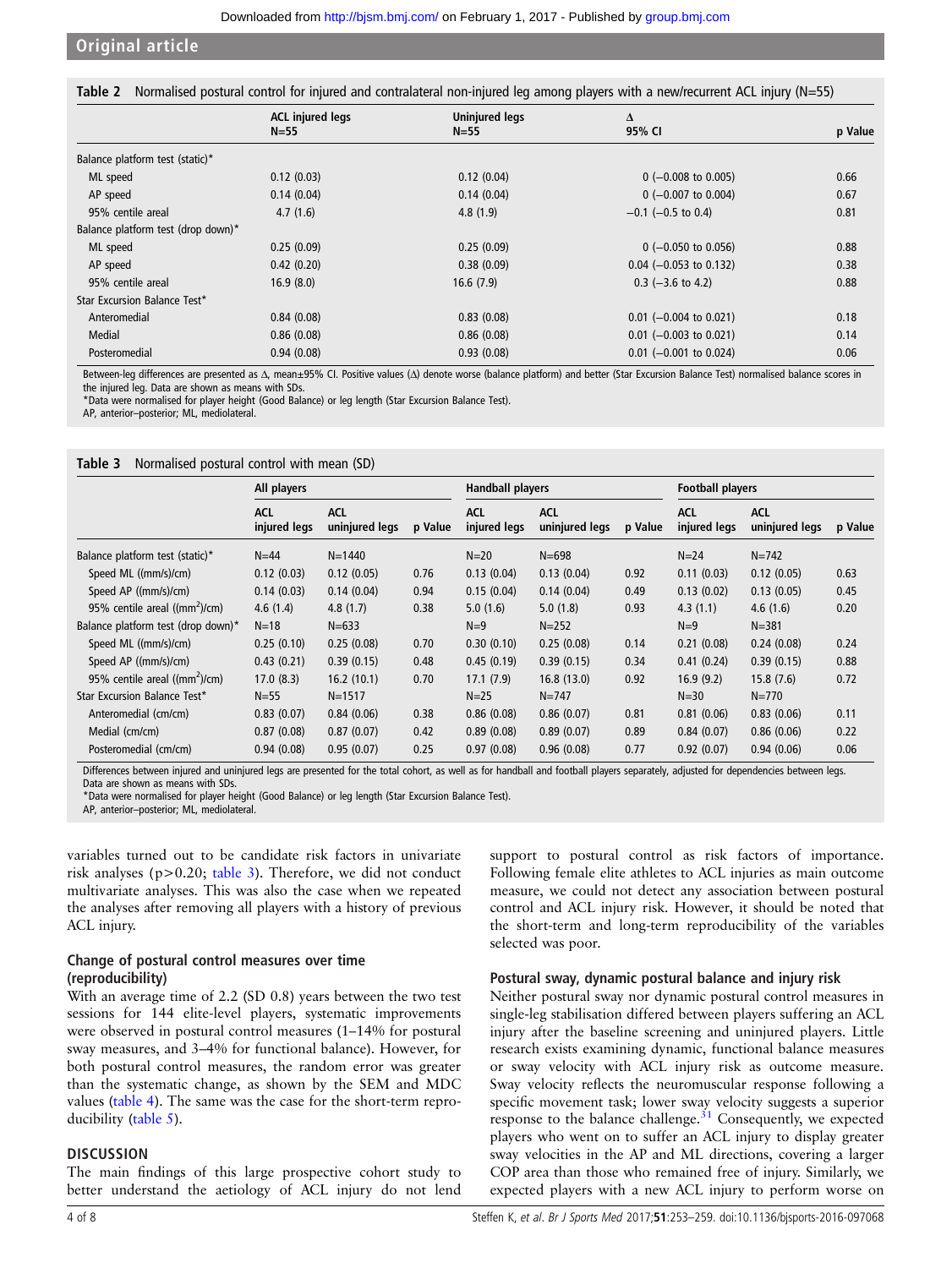<span id="page-4-0"></span>

|  |  | Table 4 Long-term (1-5 years) stability of static and dynamic postural control for 144 players (right (R) and left (L) leg) |  |  |  |  |  |  |  |
|--|--|-----------------------------------------------------------------------------------------------------------------------------|--|--|--|--|--|--|--|
|--|--|-----------------------------------------------------------------------------------------------------------------------------|--|--|--|--|--|--|--|

|                                        | <b>Session 1 baseline</b> |           | <b>Session difference</b> |          |                   |            |          |            |
|----------------------------------------|---------------------------|-----------|---------------------------|----------|-------------------|------------|----------|------------|
| Mean                                   |                           | <b>SD</b> | Mean                      | Per cent | 95% CI            | <b>SEM</b> | Per cent | <b>MDC</b> |
| Balance platform test (static)*        |                           |           |                           |          |                   |            |          |            |
| R speed ML (mm/s)                      | 22.2                      | 6.7       | $-3.1$                    | 14.0     | $-4.0$ to $-2.1$  | 3.7        | 16.7     | 10.2       |
| R speed AP (mm/s)                      | 23.3                      | 5.3       | $-1.1$                    | 4.7      | $-2.0$ to $-0.3$  | 3.3        | 14.2     | 9.1        |
| R 95% centile areal ( $mm2$ )          | 791.3                     | 260.5     | $-7.0$                    | 0.9      | $-54.2$ to 40.2   | 187.8      | 23.7     | 735.7      |
| L speed ML (mm/s)                      | 21.7                      | 6.6       | $-2.7$                    | 12.4     | $-3.6$ to $-1.8$  | 3.7        | 17.1     | 10.2       |
| L speed AP (mm/s)                      | 23.2                      | 5.6       | $-1.7$                    | 7.3      | $-2.4$ to $-0.9$  | 0.6        | 2.6      | 1.7        |
| L 95% centile areal (mm <sup>2</sup> ) | 790.2                     | 249.6     | $-44.7$                   | 5.6      | $-88.5$ to $-0.9$ | 173.9      | 22.0     | 482.0      |
| <b>Star Excursion Balance Test</b>     |                           |           |                           |          |                   |            |          |            |
| R anteromedial (cm)                    | 74.1                      | 5.8       | 2.6                       | 3.5      | 1.9 to 3.4        | 3.2        | 4.3      | 8.9        |
| R medial (cm)                          | 77.0                      | 6.0       | 3.3                       | 4.3      | 2.7 to 4.0        | 2.8        | 3.6      | 7.8        |
| R posteromedial (cm)                   | 84.0                      | 6.2       | 3.5                       | 4.2      | 2.7 to 4.2        | 3.0        | 3.6      | 8.3        |
| L anteromedial (cm)                    | 74.2                      | 5.4       | 2.8                       | 3.8      | 2.1 to 3.6        | 3.0        | 4.0      | 8.3        |
| L medial $(cm)$                        | 77.4                      | 6.1       | 2.9                       | 3.7      | 2.1 to 3.8        | 3.6        | 4.7      | 10.0       |
| L posteromedial (cm)                   | 84.7                      | 6.1       | 2.6                       | 3.1      | 1.6 to 3.5        | 3.8        | 4.5      | 10.5       |

Data are presented as the session 1 baseline value (mean and SD), the mean session difference (with 95% CI), the SEM and the MDC. For the Good Balance test negative values denote an improvement from session 1 to 2, while for the Star Excursion Balance Test positive values represent an improved test score. AP, anterior–posterior; MDC, minimal detectable change; ML, mediolateral; SEM, SE of measurement.

|  | Table 5 Short-term (1–7 weeks) stability of static and dynamic postural control for 144 players (right (R) and left (L) leg) |  |  |  |  |  |  |  |  |  |  |  |  |  |  |  |  |
|--|------------------------------------------------------------------------------------------------------------------------------|--|--|--|--|--|--|--|--|--|--|--|--|--|--|--|--|
|--|------------------------------------------------------------------------------------------------------------------------------|--|--|--|--|--|--|--|--|--|--|--|--|--|--|--|--|

|                                        | <b>Session 1 baseline</b><br><b>SD</b><br><b>Mean</b> |       | <b>Session difference</b> |          |                             |            |          |            |
|----------------------------------------|-------------------------------------------------------|-------|---------------------------|----------|-----------------------------|------------|----------|------------|
|                                        |                                                       |       | Mean                      | Per cent | 95% CI                      | <b>SEM</b> | Per cent | <b>MDC</b> |
| Balance platform test (static)*        |                                                       |       |                           |          |                             |            |          |            |
| R speed ML (mm/s)                      | 20.1                                                  | 6.0   | $-1.7$                    | 8.5      | $-3.7$ to 0.4               | 3.9        | 19.4     | 10.8       |
| R speed AP (mm/s)                      | 21.9                                                  | 5.9   | $-3.2$                    | 14.6     | $-5.2$ to $-1.2$            | 3.8        | 17.4     | 10.5       |
| R 95% centile areal ( $mm2$ )          | 886.4                                                 | 268.6 | $-93.8$                   | 10.6     | $-204.0$ to 16.3            | 208.6      | 23.5     | 577.8      |
| L speed ML (mm/s)                      | 18.7                                                  | 5.7   | $-1.4$                    | 7.5      | $-3.7$ to 1.0               | 4.4        | 23.5     | 12.2       |
| L speed AP (mm/s)                      | 21.0                                                  | 6.4   | $-2.2$                    | 10.5     | $-4.6$ to 0.3               | 4.7        | 22.4     | 13.0       |
| L 95% centile areal (mm <sup>2</sup> ) | 822.6                                                 | 231.9 | $-89.8$                   | 10.9     | $-182.6$ to 2.9             | 175.6      | 21.3     | 486.4      |
| <b>Star Excursion Balance Test</b>     |                                                       |       |                           |          |                             |            |          |            |
| R anteromedial (cm)                    | 77.7                                                  | 6.2   | 2.3                       | 3.0      | $2.3$ (1.3 to 3.3)          | 2.3        | 3.0      | 6.4        |
| R medial (cm)                          | 80.5                                                  | 5.6   | 2.3                       | 2.9      | $2.3$ (1.4 to 3.3)          | 3.3        | 4.1      | 6.1        |
| R posteromedial (cm)                   | 86.7                                                  | 5.2   | 1.8                       | 2.1      | $1.8$ (0.6 to 2.9)          | 3.6        | 4.2      | 7.2        |
| L anteromedial (cm)                    | 78.1                                                  | 6.2   | 1.7                       | 2.2      | $1.7$ (0.5 to 2.9)          | 2.8        | 3.6      | 7.8        |
| L medial $(cm)$                        | 81.7                                                  | 5.3   | 1.4                       | 1.7      | 1.4 $(0.2 \text{ to } 2.6)$ | 2.8        | 3.4      | 7.8        |
| L posteromedial (cm)                   | 87.1                                                  | 5.0   | 2.2                       | 2.5      | $2.2$ (1.1 to 3.4)          | 2.7        | 3.1      | 7.5        |

Data are presented as the session 1 baseline value (mean and SD), the mean session difference (with 95% CI), the SEM and the MDC. For the Good Balance test negative values denote an improvement from session 1 to session 2, while for the Star Excursion Balance Test positive values represent an improved test score. AP, anterior–posterior; MDC, minimal detectable change; ML, mediolateral; SEM, SE of measurement.

the SEBT, giving themselves a more unstable stance to reach out far with the contralateral leg.

Thus, our findings seem to be in contrast to those of a recent prospective cohort study with nine ACL injuries, where DuPrey et  $a l^{26}$  $a l^{26}$  $a l^{26}$  measured time to stabilisation for a variety of jump-landing tasks in a group of 278 NCAA division I college athletes. They reported threefold increased odds for ACL injury risk with longer stabilisation time, albeit following backward jumps only. For comparisons between these two studies, longer time to stabilisation likely corresponds to higher average sway velocities.

One potential explanation for the apparent discrepancy between studies could be the nature of the test tasks used, postural sway in single-leg stability and dynamic balance in SEBT. The stabilisation challenges to postural control chosen here may simply be inadequate and not be representative for typical handball and football injury situations to produce changes associated with increased ACL injury risk. By asking our players to drop down from a 30 cm high box before stabilising on two foam pads, we increased the challenge considerably, and both the speed and excursion of the COP increased significantly compared with the purely static task. However, even this more dynamic and challenging task did not discriminate between injured and uninjured players.

We also measured dynamic functional balance with the simplified version of the SEBT, using three test directions slightly different from what is commonly used in the literature.<sup>29</sup> With the exclusion of the posterolateral test arm, where the reaching leg crosses behind the player, the simplified version of the SEBT may be less challenging. Still, we do not believe that this difference in test procedures is less likely to detect an association with the outcome measure, ACL injury risk.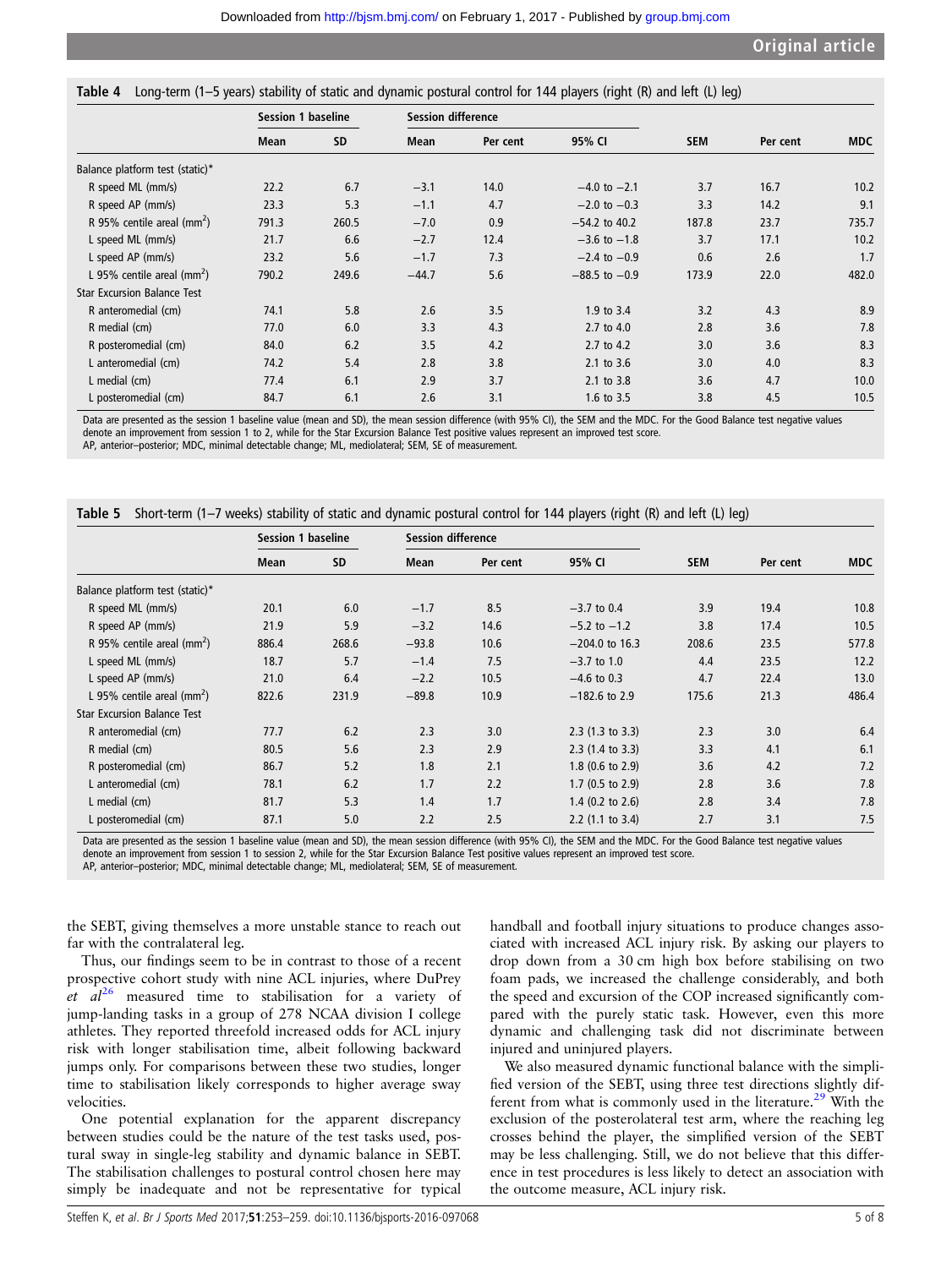In both sports, players jump, land and change direction at high speed while focusing on teammates and opponents. Hence, more sport-specific cutting and jump-landing tasks in combination with single-leg stabilisation could have increased the valid-ity of our test,<sup>[32](#page-6-0)</sup> however, also lessening the standardisation of the test procedures.

#### Injury history and injury risk

The consistent identification of previous injury as a risk factor for a subsequent new injury highlights the importance of avoiding the first injury. In the current study, the odds for sustaining a new ACL injury in the group of players with an ACL injury history were tripled, which is in line with other studies on different athlete groups.33–[35](#page-6-0) Since the injured group was also highly biased by ACL injury (12 of 55 players), we repeated all analyses excluding players with previous injury. However, the results remained the same. Postural stability measurements during the single-leg stance may be a useful predictor of increased risk of non-contact lower extremity injury.<sup>[36](#page-7-0)</sup> Surprisingly, we could not identify any association between a history of ankle injury the preceding year and ACL injury risk.

#### Methodological considerations

When interpreting the findings of the present study, there are several strengths and limitations that should be kept in mind. With almost 900 female elite athletes tested, this is among the largest prospective studies assessing risk factors for ACL injury. Nevertheless, with our homogeneous sample of elite-level athletes, the generalisability to other populations, for example, younger or less fit athletes, is unknown.

Also, even with 55 non-contact ACL injuries included, the study is not sufficiently powered to address more than five can-didate risk factors, including covariates, at a time.<sup>[37](#page-7-0)</sup> As can be seen from simple comparisons between injured versus uninjured legs, and from short-term and long-term reproducibility data, it is clear that none of the factors examined have strong associations with injury risk. In other words, increasing sample size further is unlikely to reveal clinically significant factors.

As used in the present study, the most common and reproducible method for quantifying standing balance is based on COP measures.<sup>[38](#page-7-0)-40</sup> COP sway velocity is seen as the most reliable measure.<sup>[38](#page-7-0)</sup> However, test reproducibility in our cohort was poor.

As the players rotated between test stations, the individual start of test station was random, and fatigue during testing could have affected player performance, also during balance testing. Still, the potential effect on fatigue will have been random and balanced out among the, in total, 838 players in the analyses, and between those who went on to injury or did not injure their ACL.

As with all prospective cohort studies, risk factors may have changed after inclusion. The time between baseline balance testing and the main outcome measure, ACL injury, was on average 1.8 years (range 1–89 months). We do not have follow-up information on player exposure to elite-level play, injury history other than new ACL injuries, injury prevention training or other neuromuscular training habits. These are among factors that could influence postural control characteristics, causing misclassification and thus reducing our ability to detect associations with ACL injury risk. To reduce variability for potential changes in risk factors in the cohort, we recalculated our analyses for a subgroup of 23 players with an ACL injury within 1 year following screening. The results on association between balance variables and ACL injury risk did not change.

Also, short-term and long-term test–retest data on our postural control measures showed significant improvements despite large individual variations, implying a learning effect, as late as after 2 years as after a few weeks following the first test session. Large MDC values lesson our ability to detect injury risk factors.

Finally, we relied on interviews with the athlete and medical staff to classify injuries as contact, indirect contact or noncontact. Separate regression analyses with all 67 prospective contact and non-contact ACL injuries included, revealed no changes in either postural control, knee motion control<sup>[27](#page-6-0)</sup> or peak strength outcomes measures, $41$  documenting that potential misclassification of the mechanism of injury is not likely to change the results of this study.

#### IMPLICATIONS

Several meta-analyses on the effect of multicomponent exercise prevention programmes highlight the role of varying neuromuscular training and balance components to be of importance for effective ACL injury risk reduction.<sup>[42 43](#page-7-0)</sup> However, we found no significant difference in either sway velocity, excursion or dynamic balance between injured and uninjured female elite athletes. The selected single-leg stabilisation tests may not have been challenging enough to identify players at risk.

Injury risk among highly compliant female elite handball players was effectively reduced when following a one-season ACL injury prevention programme that almost solely focused on the cut and landing technique, and balance training with knee control.<sup>[15](#page-6-0)</sup> In a separate intervention study using the same exercise protocol, elite football and handball players increased muscle activation of the medial hamstring muscles prior to landing.<sup>[44](#page-7-0)</sup> In other words, there may be other benefits of neuromuscular training than simply improving postural control.

In the present prospective cohort of Norwegian female handball and football players, neither isolated motion patterns during drop jump landings<sup>[27](#page-6-0)</sup> nor lower extremity strength<sup>[41](#page-7-0)</sup> seem to play a role in ACL injury causation. Hence, combining these neuromuscular variable clusters to address the truly multifactorial nature of ACL injures will not help us in finding associations between those variables and ACL injury risk in our cohort.

Nevertheless, as we still do not understand the mechanisms underpinning effective exercise ACL injury prevention programmes, we highly recommend their continued use, irrespect-ive of player level.<sup>[13](#page-6-0)-16</sup>

#### **CONCLUSION**

None of the postural control measures examined were associated with an increased ACL injury risk among female elite ball

#### What are the findings?

- ▸ Little research exists quantifying balance measures as potential risk factors for ACL injury.
- $\triangleright$  We found no significant difference in either sway velocity, excursion or dynamic balance between injured and uninjured female elite athletes.
- Postural control measures, as measured in the current investigation, cannot be used to predict ACL injury risk.
- $\triangleright$  Short-term and long-term reproducibility of the variables selected was poor.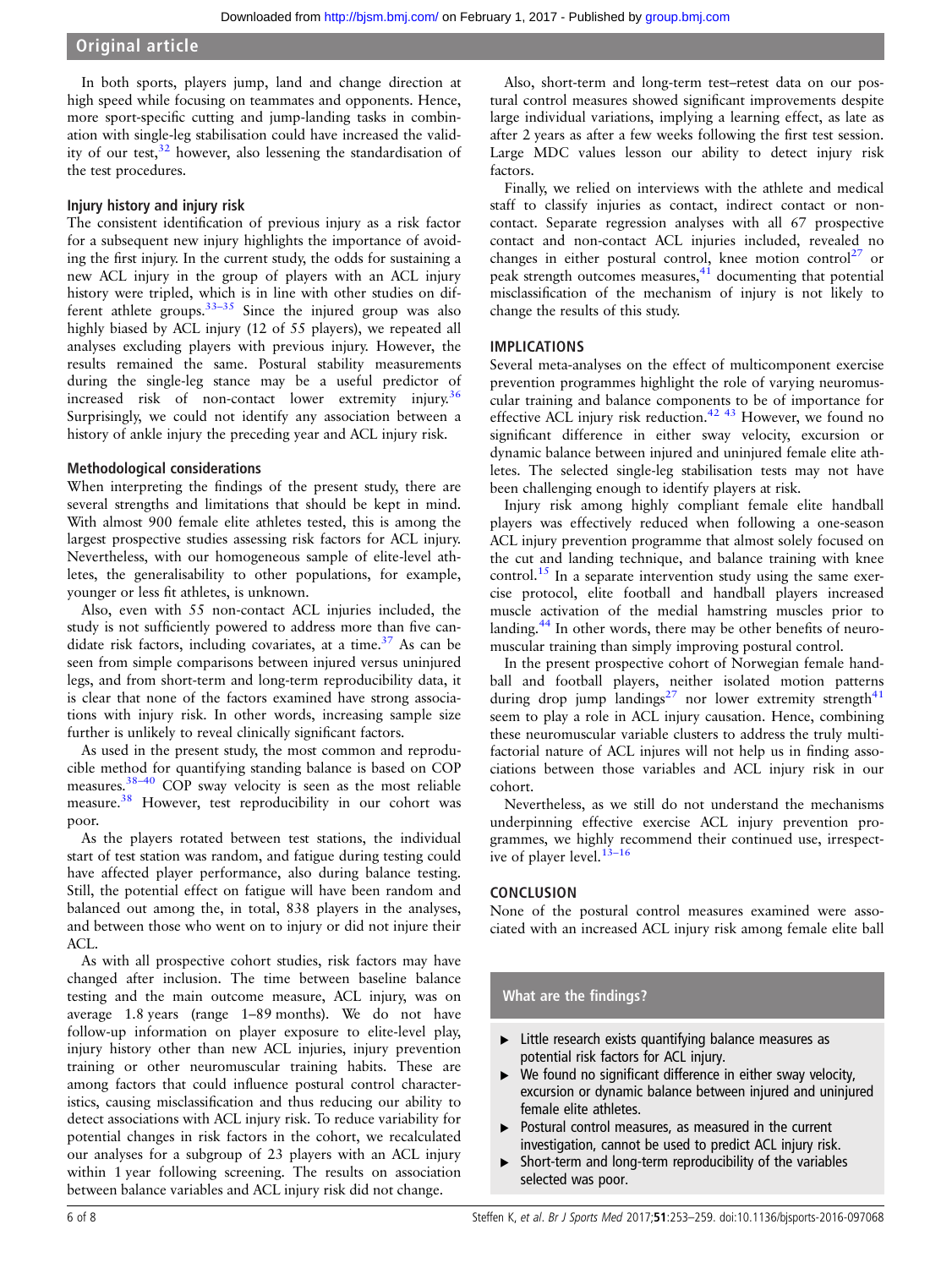## <span id="page-6-0"></span>How might it impact on clinical practice in the future?

- ▶ Any of the measured variables studied have shown utility in injury prediction of lower limb injury risk. What has been shown in some studies is a statistically significant association with injury risk, which should not be confused with prediction.
- $\blacktriangleright$  The selected single-leg stabilisation tests in the current investigation may not have been challenging enough to identify players at risk.
- ▸ More sport-specific cutting and jump-landing tasks in combination with single-leg stabilisation will likely increase the validity of testing, however, also reduce the standardisation of test procedures.
- We still do not understand the mechanisms underpinning effective exercise of ACL injury prevention programmes. Still, we highly recommend their continued use, irrespective of player level.

sport athletes. Hence, as measured in the current investigation, the variables included cannot be used to predict ACL injury risk.

#### Twitter Follow Agnethe Nilstad [@agnethenilstad](http://twitter.com/agnethenilstad)

Acknowledgements The authors acknowledge all players in the Norwegian female premier football league and handball league for their participation in this study. The authors thank Helene Vileid, Joar Harøy, and Dr Kam-Ming Mok for their contribution with short-term and long-term reproducibility data and for valuable discussions, and all members of the project group and research assistants who contributed to the data collection. The Oslo Sports Trauma Research Center has been established at the Norwegian School of Sport Sciences through generous grants from the Royal Norwegian Ministry of Culture, the South-Eastern Norway Regional Health Authority, the International Olympic Committee, the Norwegian Olympic Committee & Confederation of Sport, and Norsk Tipping AS. This study also received financial support from the FIFA Medical Assessment and Research Centre.

Contributors KS, AN, TK, KP, AK and RB contributed to the study design and data recoding preparation. All authors were responsible for the data collection and analysis, and KS wrote the first draft. All authors contributed to the final paper. KS, TK and RB are responsible for the overall content as guarantors.

#### Competing interests None declared.

Ethics approval The Regional Committee for Medical Research Ethics, South-Eastern Norway Regional Health Authority and the Norwegian Social Science Data Services approved the study.

#### Provenance and peer review Not commissioned; externally peer reviewed.

Data sharing statement The present paper contains original material only that has not been previously published.

#### **REFERENCES**

- Svoboda SJ, Owens BD, Harvey TM, et al. The association between serum biomarkers of collagen turnover and subsequent anterior cruciate ligament rupture. [Am J Sports Med](http://dx.doi.org/10.1177/0363546516640515) 2016;44:1687–93.
- Shultz SJ, Schmitz RJ, Nguyen AD, et al. ACL research retreat V: an update on ACL injury risk and prevention, March 25-27, 2010, Greensboro, NC. [J Athl Train](http://dx.doi.org/10.4085/1062-6050-45.5.499) 2010;45:499–508.
- 3 Koga H, Bahr R, Myklebust G, et al. Estimating anterior tibial translation from model-based image-matching of a noncontact anterior cruciate ligament injury in professional football: a case report. [Clin J Sport Med](http://dx.doi.org/10.1097/JSM.0b013e31821899ec) 2011;21:271-4.
- 4 Koga H, Nakamae A, Shima Y, et al. Mechanisms for noncontact anterior cruciate ligament injuries: knee joint kinematics in 10 injury situations from female team handball and basketball. [Am J Sports Med](http://dx.doi.org/10.1177/0363546510373570) 2010;38:2218-25.
- 5 Waldén M, Hägglund M, Werner J, et al. The epidemiology of anterior cruciate ligament injury in football (soccer): a review of the literature from a gender-related perspective. [Knee Surg Sports Traumatol Arthrosc](http://dx.doi.org/10.1007/s00167-010-1172-7) 2011;19:3–10.
- 6 Olsen OE, Myklebust G, Engebretsen L, et al. Injury mechanisms for anterior cruciate ligament injuries in team handball: a systematic video analysis. [Am J Sports](http://dx.doi.org/10.1177/0363546503261724) [Med](http://dx.doi.org/10.1177/0363546503261724) 2004;32:1002–12.
- 7 Krosshaug T, Nakamae A, Boden BP, et al. Mechanisms of anterior cruciate ligament injury in basketball: video analysis of 39 cases. [Am J Sports Med](http://dx.doi.org/10.1177/0363546506293899) 2007;35:359–67.
- 8 Waldén M, Krosshaug T, Bjørneboe J, et al. Three distinct mechanisms predominate in non-contact anterior cruciate ligament injuries in male professional football players: a systematic video analysis of 39 cases. [Br J Sports Med](http://dx.doi.org/10.1136/bjsports-2014-094573) 2015;49:1452–60.
- 9 Leppänen M, Pasanen K, Kujala UM, et al. Stiff landings are associated with increased ACL injury risk in young female basketball and floorball players. Am J Sports Med 2016: Published online first Sep 16.
- 10 Cortes N, Porter LD, Ambegaonkar JP, et al. Postural stability does not differ among female sports with high risk of anterior cruciate ligament injury. Med Probl Perform Art 2014;29:216–20.
- 11 Vrbanić TS, Ravlić-Gulan J, Gulan G, et al. Balance index score as a predictive factor for lower sports results or anterior cruciate ligament knee injuries in Croatian female athletes—preliminary study. Coll Antropol 2007;31:253–8.
- 12 Paterno MV, Myer GD, Ford KR, et al. Neuromuscular training improves single-limb stability in young female athletes. [J Orthop Sports Phys Ther](http://dx.doi.org/10.2519/jospt.2004.34.6.305) 2004;34:305–16.
- 13 Waldén M, Atroshi I, Magnusson H, et al. Prevention of acute knee injuries in adolescent female football players: cluster randomised controlled trial. **[BMJ](http://dx.doi.org/10.1136/bmj.e3042)** 2012;344:e3042.
- 14 Mandelbaum BR, Silvers HJ, Watanabe DS, et al. Effectiveness of a neuromuscular and proprioceptive training program in preventing anterior cruciate ligament injuries in female athletes: 2-year follow-up. [Am J Sports Med](http://dx.doi.org/10.1177/0363546504272261) 2005;33:1003–10.
- 15 Myklebust G, Engebretsen L, Braekken IH, et al. Prevention of anterior cruciate ligament injuries in female team handball players: a prospective intervention study over three seasons. [Clin J Sport Med](http://dx.doi.org/10.1097/00042752-200303000-00002) 2003;13:71-8.
- 16 Olsen OE, Myklebust G, Engebretsen L, et al. Exercises to prevent lower limb injuries in youth sports: cluster randomised controlled trial. **BMJ** 2005;330:449.
- 17 Emery CA, Cassidy JD, Klassen TP, et al. Effectiveness of a home-based balance-training program in reducing sports-related injuries among healthy adolescents: a cluster randomized controlled trial. CMAJ 2005;172:749–54.
- 18 Bahr R, Lian O, Bahr IA. A twofold reduction in the incidence of acute ankle sprains in volleyball after the introduction of an injury prevention program: a prospective cohort study. Scand J Med Sci Sports 1997;7:172–7.
- 19 Verhagen E, van der Beek A, Twisk J, et al. The effect of a proprioceptive balance board training program for the prevention of ankle sprains: a prospective controlled trial. Am J Sports Med 2004;32:1385–93.
- 20 Gribble PA, Kelly SE, Refshauge KM, et al. Interrater reliability of the star excursion balance test. *J Athl Train* 2013;48:621-6.
- 21 Stiffler MR, Sanfilippo JL, Brooks MA, et al. Star Excursion Balance Test performance varies by sport in healthy division I collegiate athletes. J Orthop Sports Phys Ther 2015;45:772–80.
- Kinzey SJ, Armstrong CW. The reliability of the star-excursion test in assessing dynamic balance. J Orthop Sports Phys Ther 1998;27:356–60.
- 23 Plisky PJ, Rauh MJ, Kaminski TW, et al. Star Excursion Balance Test as a predictor of lower extremity injury in high school basketball players. J Orthop Sports Phys Ther 2006;36:911–9.
- Gribble PA, Terada M, Beard MQ, et al. Prediction of lateral ankle sprains in football players based on clinical tests and body mass index. Am J Sports Med 2016;44:460–7.
- 25 Butler RJ, Lehr ME, Fink ML, et al. Dynamic balance performance and noncontact lower extremity injury in college football players: an initial study. Sports Health 2013;5:417–22.
- 26 DuPrey KM, Liu K, Cronholm PF, et al. Baseline time to stabilization identifies anterior cruciate ligament rupture risk in collegiate athletes. Am J Sports Med 2016;44:1487–91.
- 27 Krosshaug T, Steffen K, Kristianslund EK, et al. Vertical drop jump tests cannot predict ACL injuries: a prospective cohort study of 710 female elite football (soccer) and handball players. Am J Sports Med 2016;44:874–83.
- 28 Era P, Schroll M, Ytting H, et al. Postural balance and its sensory-motor correlates in 75-year-old men and women: a cross-national comparative study. J Gerontol A Biol Sci Med Sci 1996;51:M53–63.
- 29 Hertel J, Braham RA, Hale SA, et al. Simplifying the star excursion balance test: analyses of subjects with and without chronic ankle instability. J Orthop Sports Phys Ther 2006;36:131–7.
- 30 Gribble PA, Hertel J, Plisky P. Using the Star Excursion Balance Test to assess dynamic postural-control deficits and outcomes in lower extremity injury: a literature and systematic review. J Athl Train 2012;47:339–57.
- 31 McGuine TA, Greene JJ, Best T, et al. Balance as a predictor of ankle injuries in high school basketball players. Clin J Sport Med 2000;10:239-44.
- 32 Kristianslund EK, Krosshaug T. Comparison of drop jumps and sport-specific sidestep cutting: implications for anterior cruciate ligament injury risk screening. Am J Sports Med 2013;41:684–8.
- 33 Paterno MV, Rauh MJ, Schmitt LC, et al. Incidence of second ACL injuries 2 years after primary ACL reconstruction and return to sport. Am J Sports Med 2014;42:1567–73.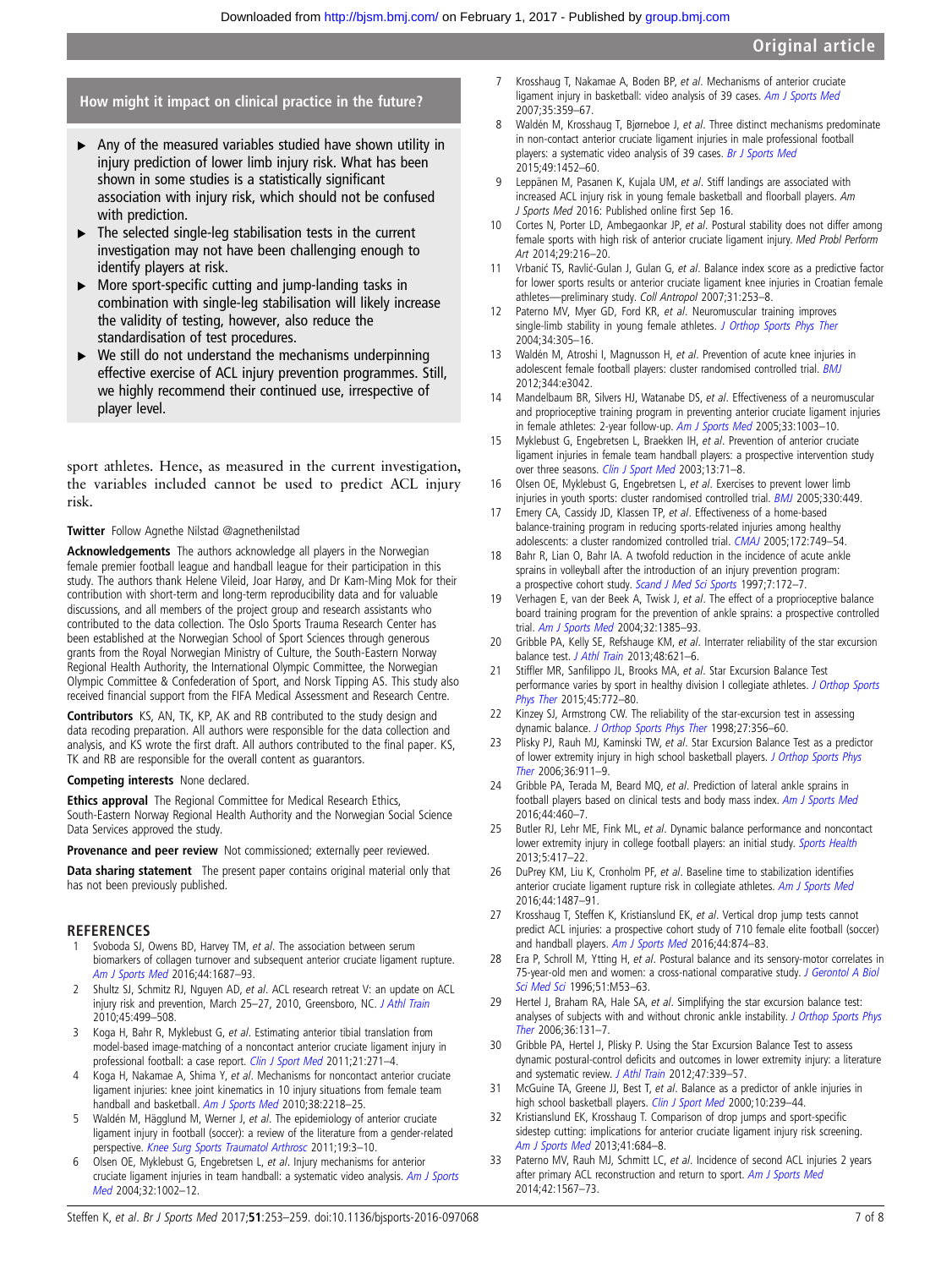- <span id="page-7-0"></span>34 Paterno MV, Rauh MJ, Schmitt LC, et al. Incidence of contralateral and ipsilateral anterior cruciate ligament (ACL) injury after primary ACL reconstruction and return to sport. Clin J Sport Med 2012;22:116–21.
- 35 Faude O, Junge A, Kindermann W, et al. Risk factors for injuries in elite female soccer players. Br J Sports Med 2006;40:785-90.
- 36 Dingenen B, Malfait B, Nijs S, et al. Postural stability during single-leg stance: a prospective evaluation of non-contact lower extremity injury risk. J Orthop Sports Phys Ther 2016;46:650–7.
- 37 Bahr R, Holme I. Risk factors for sports injuries-a methodological approach. Br J Sports Med 2003;37:384–92.
- 38 Lin D, Seol H, Nussbaum MA, et al. Reliability of COP-based postural sway measures and age-related differences. Gait Posture 2008;28:337–42.
- 39 Gerbino PG, Griffin ED, Zurakowski D. Comparison of standing balance between female collegiate dancers and soccer players. Gait Posture 2007;26:501-7.
- 40 Karst GM, Venema DM, Roehrs TG, et al. Center of pressure measures during standing tasks in minimally impaired persons with multiple sclerosis. J Neurol Phys Ther 2005;29:170–80.
- 41 Steffen K, Nilstad A, Kristianslund EK, et al. Association between lower extremity muscle strength and noncontact ACL injuries. Med Sci Sports Exerc 2016;48:2082-9.
- 42 Donnell-Fink LA, Klara K, Collins JE, et al. Effectiveness of knee injury and anterior cruciate ligament tear prevention programs: a meta-analysis. PLOS ONE 2015;10: e0144063.
- 43 Taylor JB, Waxman JP, Richter SJ, et al. Evaluation of the effectiveness of anterior cruciate ligament injury prevention programme training components: a systematic review and meta-analysis. Br J Sports Med 2015;49:79–87.
- 44 Zebis MK, Bencke J, Andersen LL, et al. The effects of neuromuscular training on knee joint motor control during sidecutting in female elite soccer and handball players. Clin J Sport Med 2008;18:329–37.